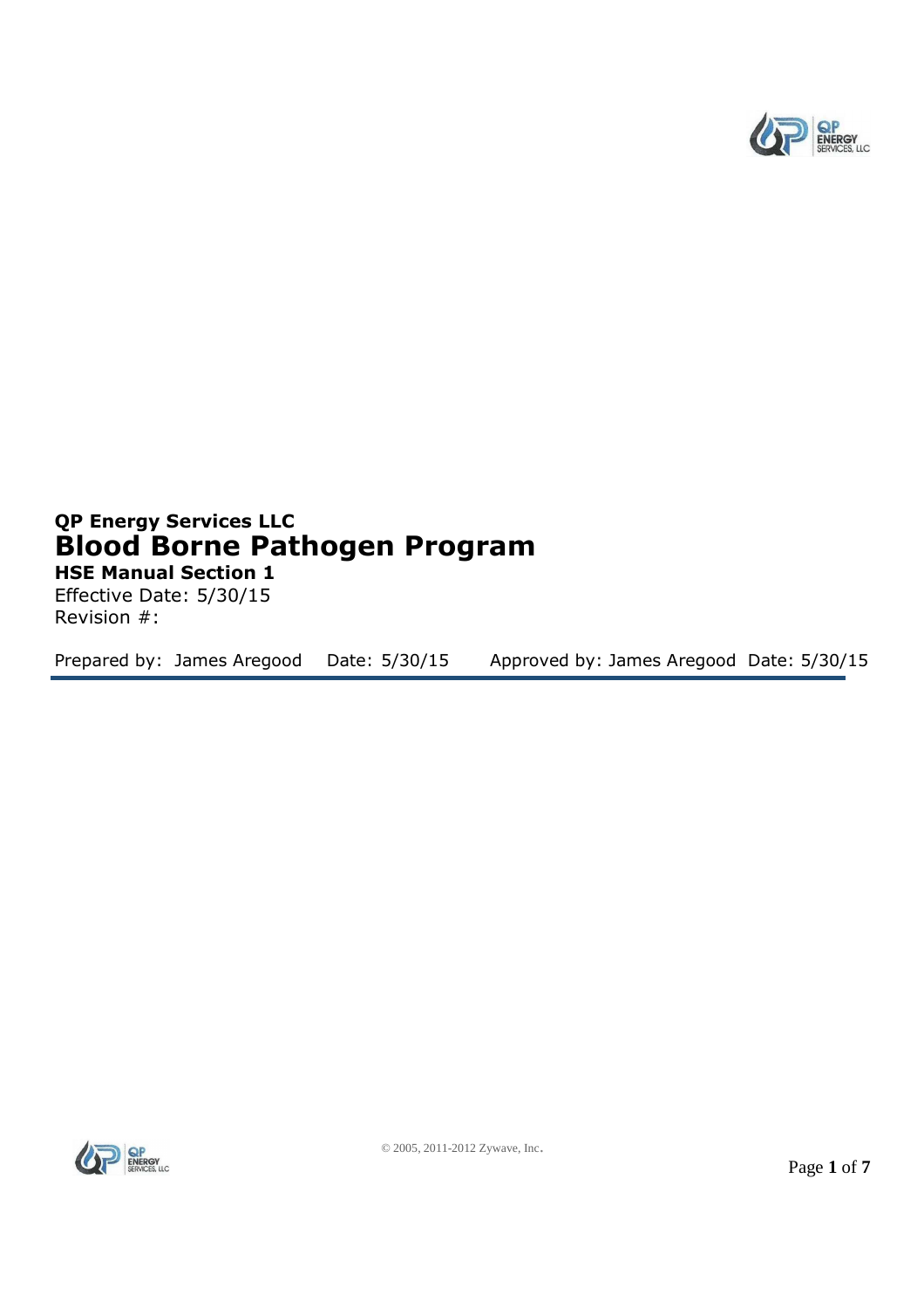

# **Contents**

| Section | Title                                                   | Page    |
|---------|---------------------------------------------------------|---------|
| 1.0     | <b>Reference Standard</b>                               | $1-3$   |
| 2.0     | Purpose                                                 | $1-3$   |
| 3.0     | Scope                                                   | $1-3$   |
| 4.0     | Responsibilities                                        | $1 - 3$ |
| 5.0     | Definitions                                             | $1-3$   |
| 6.0     | Procedure                                               | $1 - 4$ |
|         | 6.1 Exposure Control Plan                               | $1-4$   |
| 7.0     | Plan Review                                             | $1 - 4$ |
| 8.0     | Training                                                | $1-5$   |
| 9.0     | Hepatitis B Vaccination                                 | $1 - 5$ |
| 10.0    | Record Keeping                                          | $1-5$   |
| 11.0    | <b>Revision History Record</b>                          | $1-6$   |
|         | Appendices                                              |         |
| A       | Hepatitis B Vaccination Acceptance and Declination Form |         |
|         |                                                         |         |

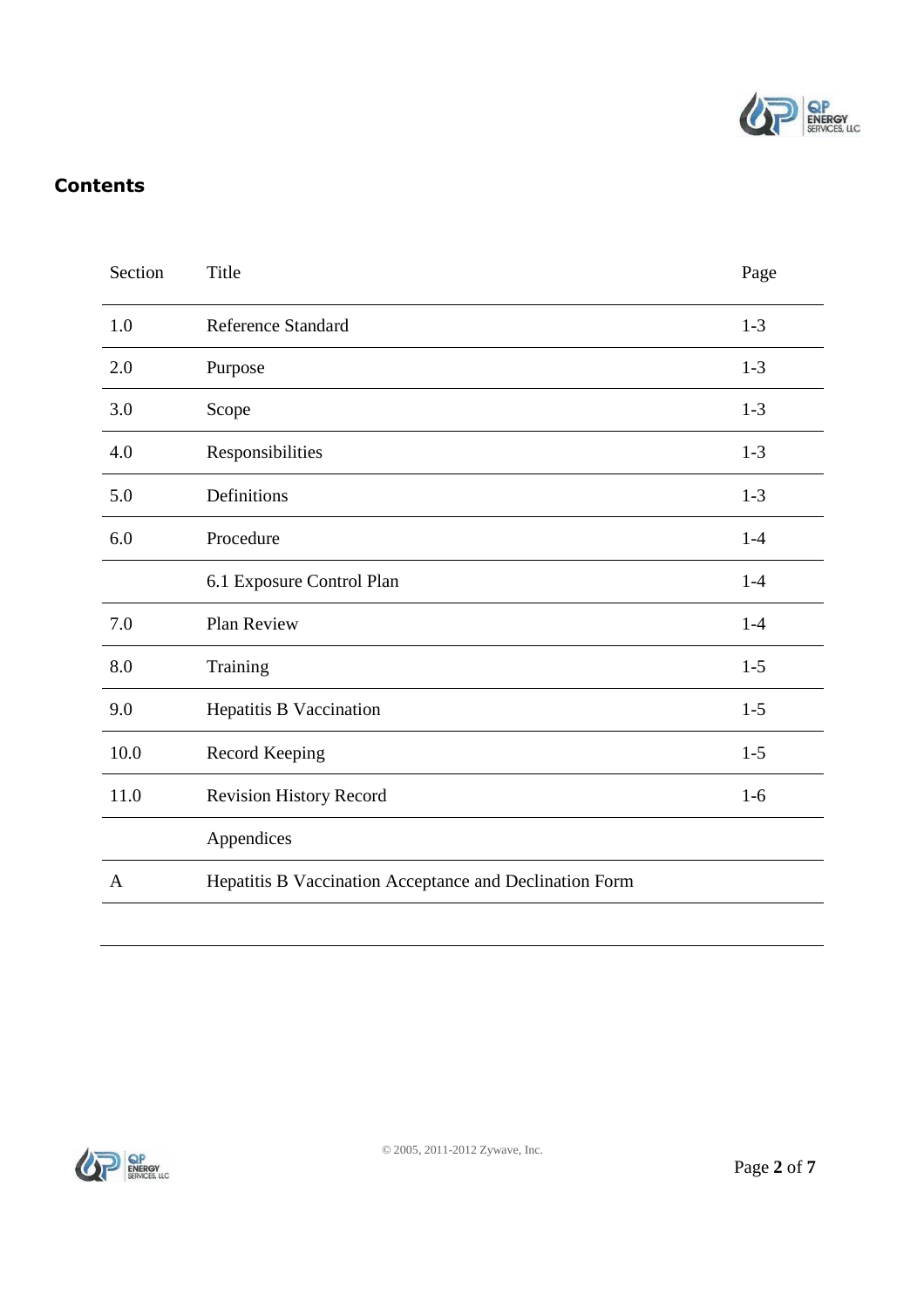

# **1.0 Reference Standard**

Occupational Safety and Health Administration (OSHA); Bloodborne Pathogens, Subpart Z, 29 CFR 1910.1030

## **2.0 Purpose**

This program is designed to eliminate or minimize employee exposure to bloodborne pathogens.

## **3.0 Scope**

This program applies to all of our company employees, all contractors and vendors performing work on company property as well as all other individuals who are visiting or have business with our company.

*Note: This training guide does not apply to HIV and HBV research laboratories and HIV and HBV production facilities.* 

## **4.0 Responsibilities**

Management is responsible for the development and review of this program. Management is also responsible for appropriate employee training.

Management and supervisors are responsible for the enforcement of this program.

Employees must comply with all procedures outlined in this policy.

Contractors and vendors must comply with all procedures outlined in this policy.

## **5.0 Definitions**

**Bloodborne Pathogens:** (BBP) Pathogenic microorganisms that are present in human blood and can cause disease to humans, such as HIV and Hepatitis B.

**Contaminated:** The presence (or the reasonably anticipated presence) of blood or other potentially infectious materials on an item or surface.

**Contractor:** A non-company employee being paid to perform work in our facility.

**Exposure incident:** Any specific eye, mouth, other mucus membrane, non-intact skin or other contact with blood or potentially infected material.

**Other Potentially Infected Material:** (OPIM) Any bodily fluid that is visibly contaminated with blood or any fluids in which it is difficult or impossible to tell what the fluid is and/or if it is contaminated with blood.

Personal Protective Equipment: (PPE) Gloves, safety glasses, suits, face shields, and similar items worn to prevent contact with blood or other bodily fluids.

**Regulated Waste:** Liquid or semi-liquid blood or OPIM in a liquid or semi-liquid state if compressed; items that are caked with dried blood or OPIM and are capable of releasing these materials during handling; contaminated sharps; wastes containing pathogens or microbiological waste.

**Sharps:** Medical devices with a point or a blade capable of penetrating human skin (e.g. hypodermic needles, scalpers, etc.).



© 2005, 2011-2012 Zywave, Inc.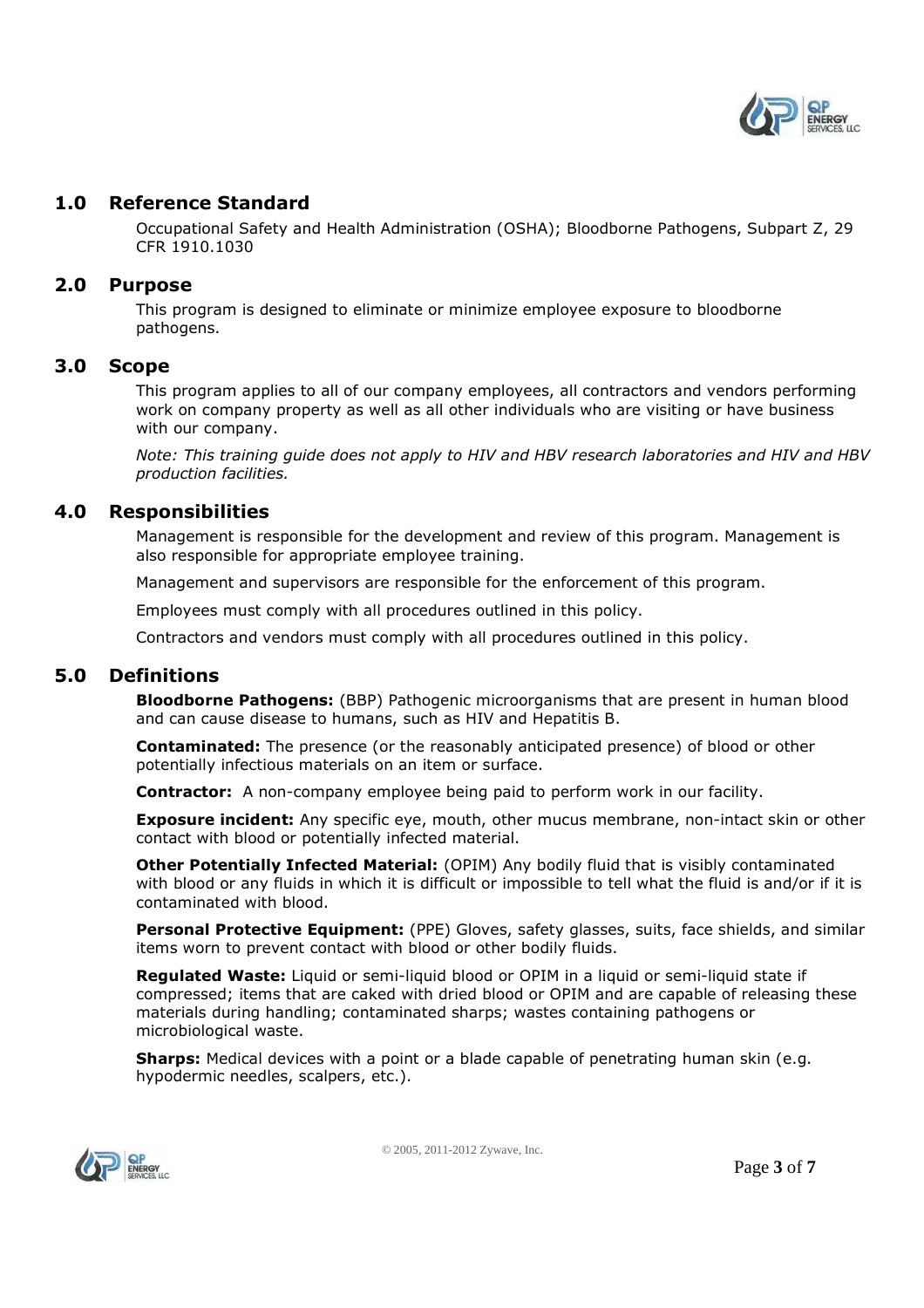

**Universal Precautions:** Our approach to infection control. All bodily fluid will be treated as if it was contaminated with a bloodborne pathogen and appropriate protection and sanitation steps will be taken.

**Vendor:** A non-company employee being paid to perform a service in our facility.

# **6.0 Procedure**

# **6.1 Exposure Control Plan**

There are only two possibilities for bloodborne pathogens exposure in our facility:

- While responding to an illness or injury to provide first aid care; or
- When cleaning and sanitizing a bodily fluid spill.

Additionally, an employee could experience unintended exposure from contact with blood or OPIM.

Accordingly, there are no direct engineering controls available. Our exposure control plan is:

- Only designated personnel who are trained, authorized and equipped to respond to medical emergencies and or bodily fluid spills will do so. All other personnel will avoid contact and notify their supervisor if a spill or exposure incident is encountered;
- While responding to bodily fluid spills, an appropriate level of PPE will be worn including:
	- 1. Safety glasses—Incidents with minimal exposure potential (e.g. a laceration with minimal bleeding);
	- 2. Face Shield—Incidents with a potential of bodily fluid becoming airborne (e.g. a laceration with spurting, arterial bleeding);
	- 3. Disposable liquid-proof gloves—All incidents;
	- 4. Apron (or disposable suit) and shoe covers—Incidents with a potential of bodily fluid becoming airborne or incidents in which response personnel could walk through a spill or move against material contaminated with a spill; or
	- 5. Barrier mask and/or Bag Valve Mask—Incidents requiring mouth-to-mouth or mouth-to-nose breathing;
- Regulated waste (such as contaminated dressings and bandages) and other materials will be double bagged in red biohazard bags and disposed of as regulated waste using an approved disposal contractor. We do not use any medical sharps;
- All potentially contaminated surfaces will be cleaned and sanitized with an approved sanitizing solution or will be disposed of as contaminated medical waste. Personnel performing this duty will be trained in all aspects of this plan and will be required to wear appropriate PPE as outlined above;
- After performing necessary duties personnel will clean, sanitize, remove and discard any contaminated PPE;

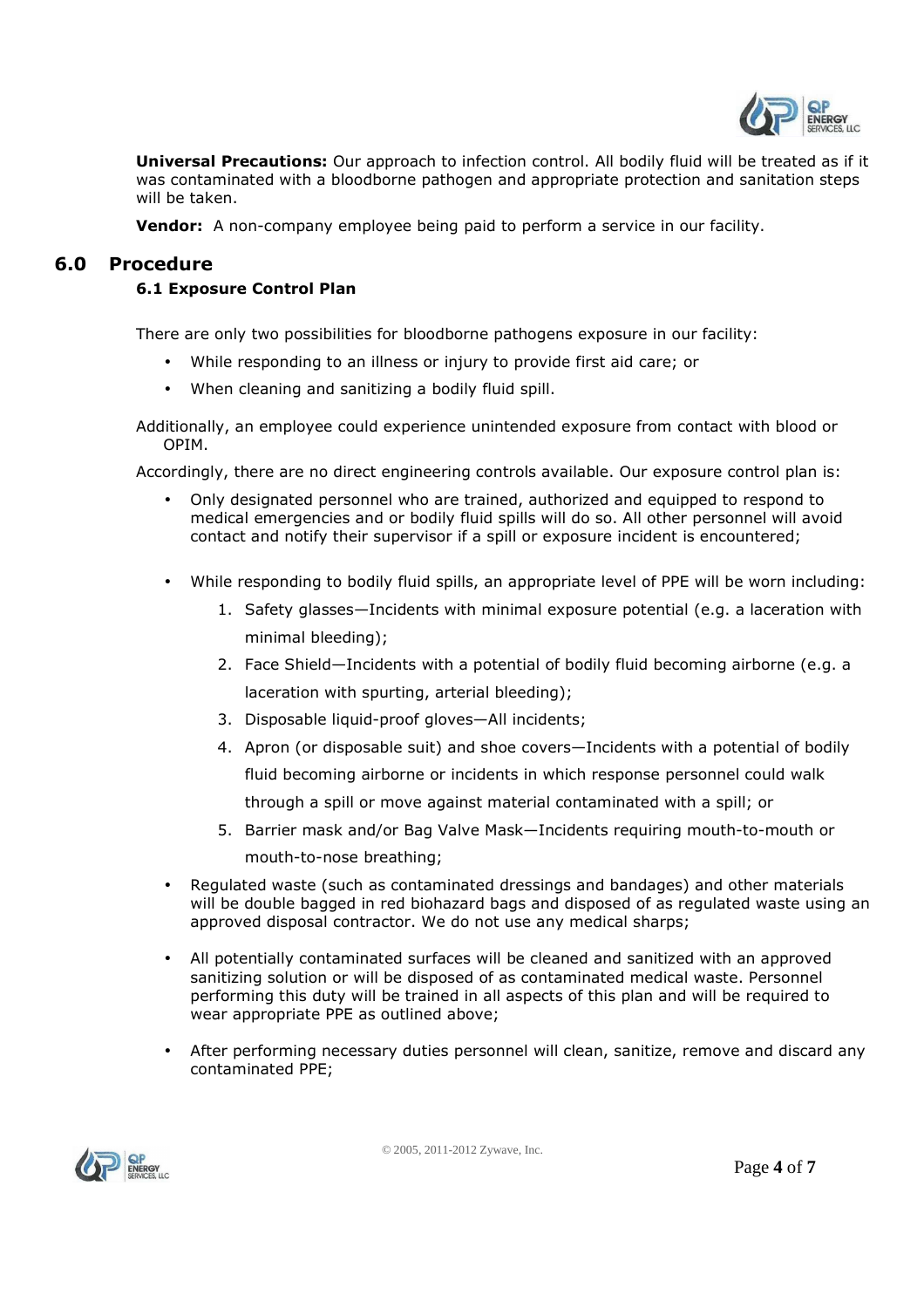

- All personnel are required to wash their hands with soap and warm water (waterless skin sanitizer is available to use when potable water is remote from the scene) immediately after removing PPE;
- If an exposure is suspected, any employee, trained or untrained, should immediately:
	- 1. Wash exposed skin surfaces with large amounts of soap and warm water;
	- 2. Rinse exposed mucus membranes with large quantities of warm water;
	- 3. Report any actual or suspected exposure incident to their supervisor or the plan administrator. The employee will immediately be referred to a physician or other licensed health care provider for a confidential follow-up (at no cost to the employee);

#### **7.0 Plan Review**

The program administrator will review and revise this plan annually and as needed.

#### **8.0 Training**

All employees who are authorized to respond to potential exposure incidents will be trained annually regarding this exposure control plan and their duties.

Employees who have no occupational contact with potentially contaminated materials will receive awareness training upon hire.

#### **9.0 Hepatitis B Vaccination**

All personnel who are assigned job duties where they are required to respond to potential exposure incidents will be offered the Hepatitis B vaccination series at no cost. The initial offer of the Hepatitis B vaccination will be within 10 days of assignment. If the employee initially declines the vaccination he or she can rescind the declination at any time. Any employee who declines the Hepatitis B vaccination is required to sign the declination form. (See Appendix A for copies of the Acceptance and Declination statements)

#### **10.0 Recordkeeping**

The employer will maintain accurate records for each employee with exposure to bloodborne pathogens. Each exposed employee record will include:

- The name and Social Security number of the employee;
- A copy of the employee's hepatitis B vaccination status (including the dates of all the hepatitis B vaccinations and any medical records relative to the employee's ability to receive vaccination);
- A copy of all results of examinations, medical testing, and follow-up procedures;
- The employer's copy of the healthcare professional's written opinion; and
- A copy of the information provided to the healthcare professional.

The employer will ensure that employee medical records are kept confidential and not disclosed or reported without the employee's express written consent to any person within or outside the workplace, except as required by this section or as may be required by law.

# **11.0 Revision History Record:**

© 2005, 2011-2012 Zywave, Inc.

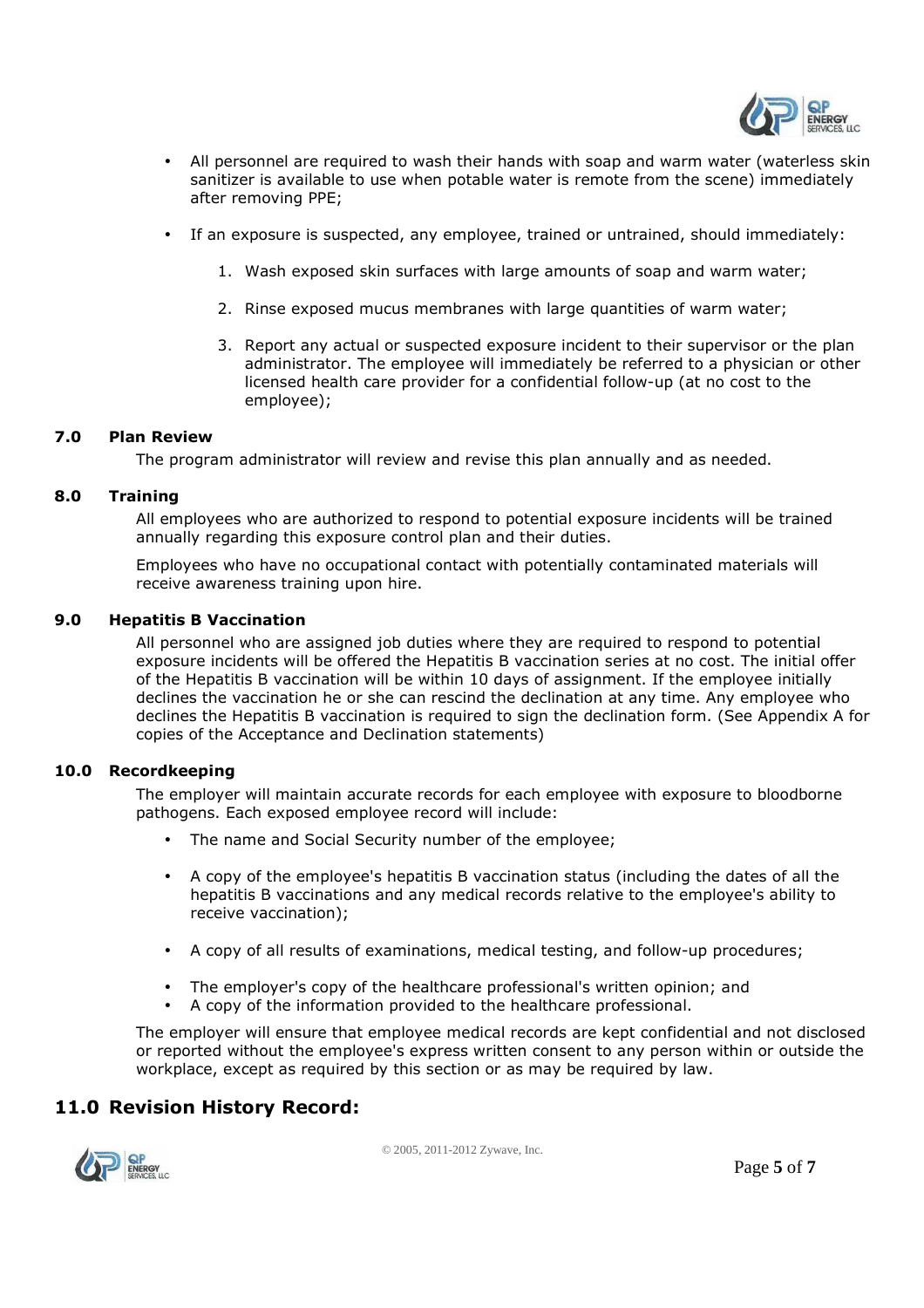

| <b>Revision</b> | <b>Section</b> | <b>Revised By</b> | <b>Description</b> |
|-----------------|----------------|-------------------|--------------------|
| <b>Number</b>   |                |                   |                    |
| $\overline{0}$  | NA             | NA                | Original document. |
|                 |                |                   |                    |
|                 |                |                   |                    |
|                 |                |                   |                    |
|                 |                |                   |                    |
|                 |                |                   |                    |
|                 |                |                   |                    |
|                 |                |                   |                    |
|                 |                |                   |                    |
|                 |                |                   |                    |
|                 |                |                   |                    |
|                 |                |                   |                    |
|                 |                |                   |                    |
|                 |                |                   |                    |
|                 |                |                   |                    |